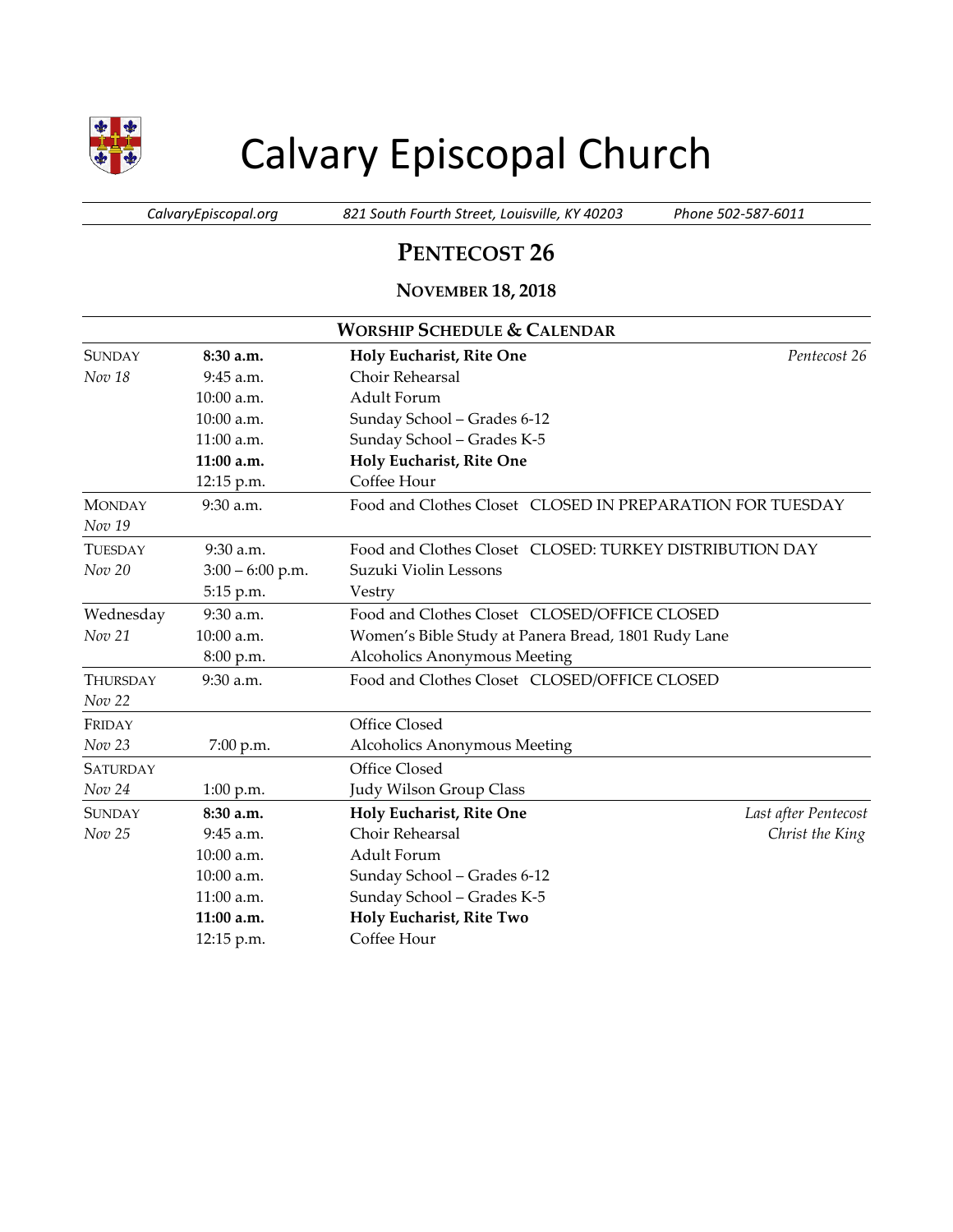#### **ANNOUNCEMENTS**

*Announcements for the bulletin should be submitted to* [Verger@CalvaryEpiscopal.org](mailto:Verger@CalvaryEpiscopal.org) *by the preceding Tuesday at noon.* 

Please remember to turn your cell phones off before the worship services out of respect for those in quiet meditation and prayer. If you enter or leave during the service, please try to do so during hymns and other congregational activities. Please avoid doing so during readings, the anthem, and the sermon.

**COFFEE HOUR IN FRAZIER HALL**: The Calvary Coffee Hour invites all to join us every Sunday following the 11:00 service. Today the Hospitality Committee hosts CCH in a Farewell to Father John. Next week, November 25, the Hospitality Committee will host CCH with Cookies and Coffee – What Could Be Better?

**ADULT FORUM SCHEDULE:** Please join us for Adult Forum each Sunday at 10:00 in Parker Hall. Today a report on the 2018 Diocesan Convention presented by the delegates to Convention is the topic. Next Sunday, November 25, Jonathan Smith leads the discussion on Poets of the Hymnal, Series 4.

**PASTORAL CARE:** Please let Jim Barnes know when a parishioner needs pastoral care due to hospitalization, homebound illness, or other situation that prevents them from attending church.

**SAVE THE DATE:** Calvary's 2018-19 Sacred Arts Series continues this afternoon with a concert by the Celtic music trio "na Skylark" at 3:30 p.m., followed at 4:00 by Evensong sung by the Calvary choir. All are invited to a reception following the service.

**FAREWELL RECEPTION FOR FR. JOHN AND CINDY ALLEN:** Please join us in Parker Hall after the 11:00 service TODAY for fellowship and a reception in honor of Fr. John and his ministry at Calvary.

**TURKEY DISTRIBUTION DAY:** Turkeys will be distributed to our food closet clients again this year – Tuesday November 20. Your assistance in underwriting the cost of this distribution will be greatly appreciated. When you purchase your turkey for this Thanksgiving Day, please consider sending a check (or cash) to Calvary equivalent to the cost of your turkey marked OUTREACH MINISTRY. Thank you.

**CALVARY'S WELL:** We especially need MEN'S CLOTHING: jeans, hoodies, sweatshirts, long johns, warm socks, and boxer shorts (packaged) in addition to warm clothing for women and children. Please take a few minutes to empty your closet of warm clothing you no longer want or need. We need them every day! See Linda French [\(LFrench444152@gmail.com](mailto:LFrench444152@gmail.com) or 502-422-1980) or Jim Barnes if you have questions.

**REPORTS FOR THE ANNUAL MEETING IN JANUARY:** All reports for the 2019 Annual Congregational Meeting are due to Jim Barnes by January 6, 2019. The date of the meeting will be announced soon.

**NOMINATIONS FOR ELECTION TO THE VESTRY:** The Nominations Committee is in the process of establishing the slate of nominees for the 2019-2021 class of the Vestry. National Church Canon (1:17.1-3) together with Canon 21 of the Diocese of Kentucky list the following requirements for election to a vestry: the nominee is age sixteen or older, has been confirmed or received by the bishop, is a communicant in good standing (i.e.: must have been faithful in corporate worship, unless for good cause prevented; must have received Holy Communion at least three times during the preceding year; and must be faithful in working, praying and giving for the spread of the kingdom of God. The Calvary By-laws also require that nominees must have contributed regularly in some way for at least a year (committee/ministry service, pledge support, etc.). If you are interested in serving on the Vestry, please contact Dorn Crawford, Michael Patterson, Sally Reisz, Harvey Turner, or Don Snow before December 29, 2018.

**YOUTH GROUP:** Youth group for  $6<sup>th</sup>–12<sup>th</sup>$  grades meets the second Sunday of every month from  $6:00 - 7:30$  p.m. Volunteers are always needed. For any other questions regarding Sunday School and children/youth events, please email Britt Shelton at [britt.shelton@calvaryepiscopal.org.](mailto:britt.shelton@calvaryepiscopal.org)

**SUNDAY SCHOOL:** If you are interested in volunteering to teach or to be a door person for Sunday School, please contact Britt Shelton as above. You may also register your children by emailing Britt for a new registration packet.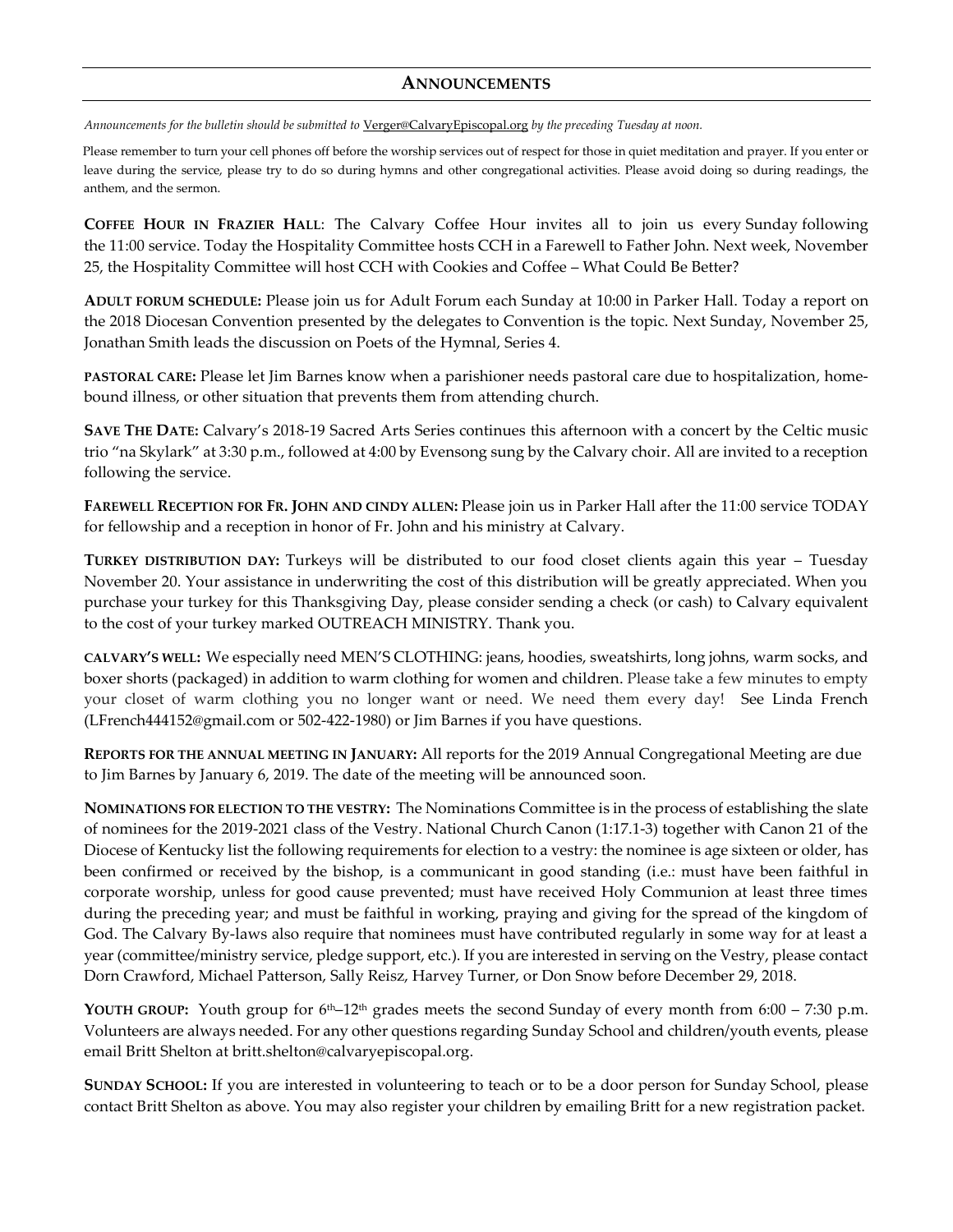**WARNER-SNYDER MUSIC FUND:** Would you like to help provide for the growth of our music? The Warner-Snyder Music Fund is looking for more donations in order to continue to broaden our musical options in worship by purchasing new music. Donations are received in the Calvary Office.

**WELLSPRING:** Our sister organization is preparing to **prevent the Winter Blues** for hundreds of people with serious mental illness who are building healthy and hopeful lives through recovery and housing programs. Calvary Episcopal congregants are invited to join in providing Holiday Cheer for these our neighbors nearly all of whom live below the poverty level and many of whom visit the Calvary Food and Clothes Closets. Many previously have been homeless and are separated from family connections. Most will not receive holiday gifts unless the kindness of strangers comes shining through.Wellspring is collecting gift cards in \$20 increments from Target and Walmart for their clients. Most clients enjoy the opportunity to shop and choose an item, but some have prepared a modest wish list instead. If you would like to shop for a client with a wish list, please contact Kristen Millwood at Wellspring at: 502-753-1457 or [Kristen.Millwood@wellspringky.org.](mailto:Kristen.Millwood@wellspringky.org) If you would like to purchase gift cards, they may be turned in to Calvary or Wellspring (225 W. Breckinridge St.) through November 30th. Thank you so for helping us provide some holiday cheer to our neighbors!

|              | Sanctuary/Altar | Chancel | Nave | Total |  |  |
|--------------|-----------------|---------|------|-------|--|--|
| 08:30 am     |                 |         | g    | 13    |  |  |
| $11:00$ am   | h               | 23      | 68   | 97    |  |  |
| <b>Total</b> |                 | 24      | 77   | 110   |  |  |
| 11/04/2018   | Adult Forum     |         |      | 21    |  |  |
| 11/08/2018   | HE/Anointing    |         |      |       |  |  |

#### **ATTENDANCE UPDATE 11/04/2018**

**CALVARY'S WELL:** 11/08/2018 Inclement weather – no well this week.

**PASTORAL** (clergy and lay) Visits week of November 11: 3; communed in 2018: 82; 2 cards sent to shut-ins. **CLOTHES AND FOOD MINISTRY:** October 300 bags. November 138 bags. 2018 to date: 2535 bags of food.

| <b>CALVARY CLERGY AND STAFF</b>                                                        |             |  |  |  |  |
|----------------------------------------------------------------------------------------|-------------|--|--|--|--|
| The Rev. John G. Allen, Jr., Interim Rector<br>jga@calvaryepiscopal.org                | 587-6011x12 |  |  |  |  |
| James M. Barnes, Verger and Parish Administrator<br>verger@calvaryepiscopal.org        | 587-6011x26 |  |  |  |  |
| Britt Shelton, Sunday School Coordinator<br>britt.shelton@calvaryepiscopal.org         | 587-6011x22 |  |  |  |  |
| Shawn R. Dawson, Director of Music<br>music@calvaryepiscopal.org                       | 587-6011x17 |  |  |  |  |
| Melissa Kay Guidry, Office Administrator/Bookkeeper<br>bookkeeper@calvaryepiscopal.org | 587-6011x10 |  |  |  |  |
| Leroy Malone, Sexton<br>leroy.malone@calvaryepiscopal.org                              | 587-6011    |  |  |  |  |
| <b>Nursery Staff:</b><br>Darlene M. Clay<br>Joanne L. Wingfield                        | 587-6011    |  |  |  |  |
| <b>CALVARY EMERITI</b>                                                                 |             |  |  |  |  |

#### The Rev. E. Benjamin Sanders, Rector Emeritus